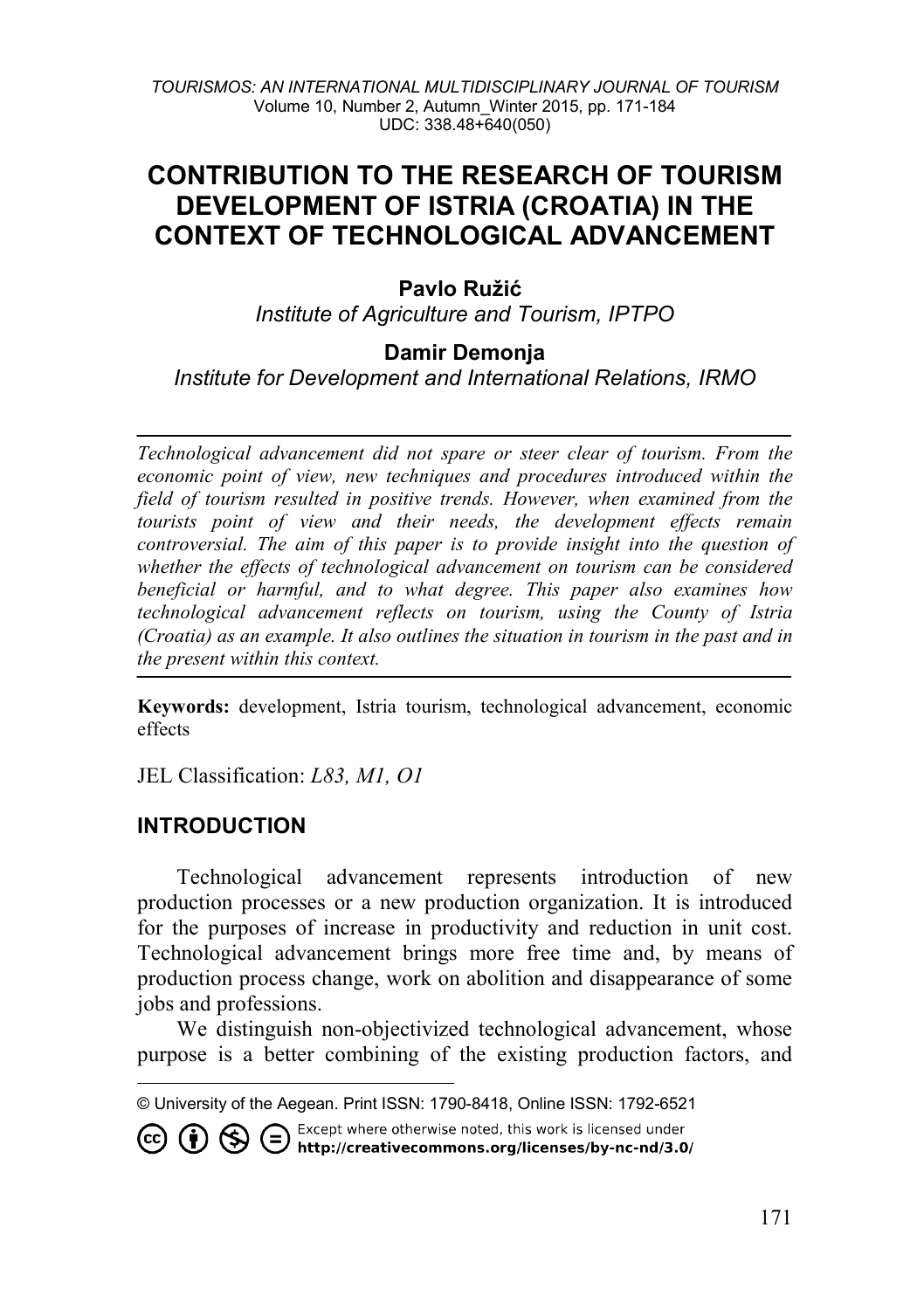objectivized technological advancement which gravitates towards better quality equipment and machinery or a better qualified employee structure. As a measure of technological advancement, a total factor productivity index is normally mentioned, which indicates the ratio between the production factor and pondering average.

Most frequently technological advancement relies on new technologies, information, computing, mechanical, construction, video, audio, lasers and other work techniques. New technologies create new products, they change the environment by artificially created values. The latest on the scene is plant, animal and human cloning. Simply said, competition for something new, productive, commercial, accelerated obsolescence and time-wise short term verification. Taking into account the listed advantages, possible consequences of technological advancement for human life and survival, as well as for life and survival of animal and plant species are neglected and, in that sense, the dilemma "technological advancement – solution or collapse of the Earth" occurs in scientific circles.

By technological advancement, apart from positive impacts, negative impacts on life and survival of plant and animal species and also humans have been created (Kočović, 2012). The following problem areas have particularly been identified: drinking water, unpolluted air, all kinds of waste, ozone layer holes, global warming, heaps of nuclear weapons, etc.

With its good and bad sides, technological advancement did not spare or steer clear of tourism. From the economic point of view, new techniques and procedures introduced within the field of tourism resulted in positive trends. However, when examined from the tourists point of view and their needs, especially human ones, they have produced a controversial effect in that segment.

The purpose and goal of this paper is to provide a wider insight into the question of whether the effects of technological advancement benefit or harm tourism, and to what degree, i.e. how is this reflected on the example of the tourism of Istria (Croatia), on which the research was conducted.

# **THEORETICAL BASIS AND RESEARCH METHODOLOGY**

## **Technological advancement in tourism**

172 Technological advancement in social and economic activities has, of late, evolved into a permanent phenomenon. This is the case in tourism too; due to tourists' increased needs and wishes (Poon, 1994),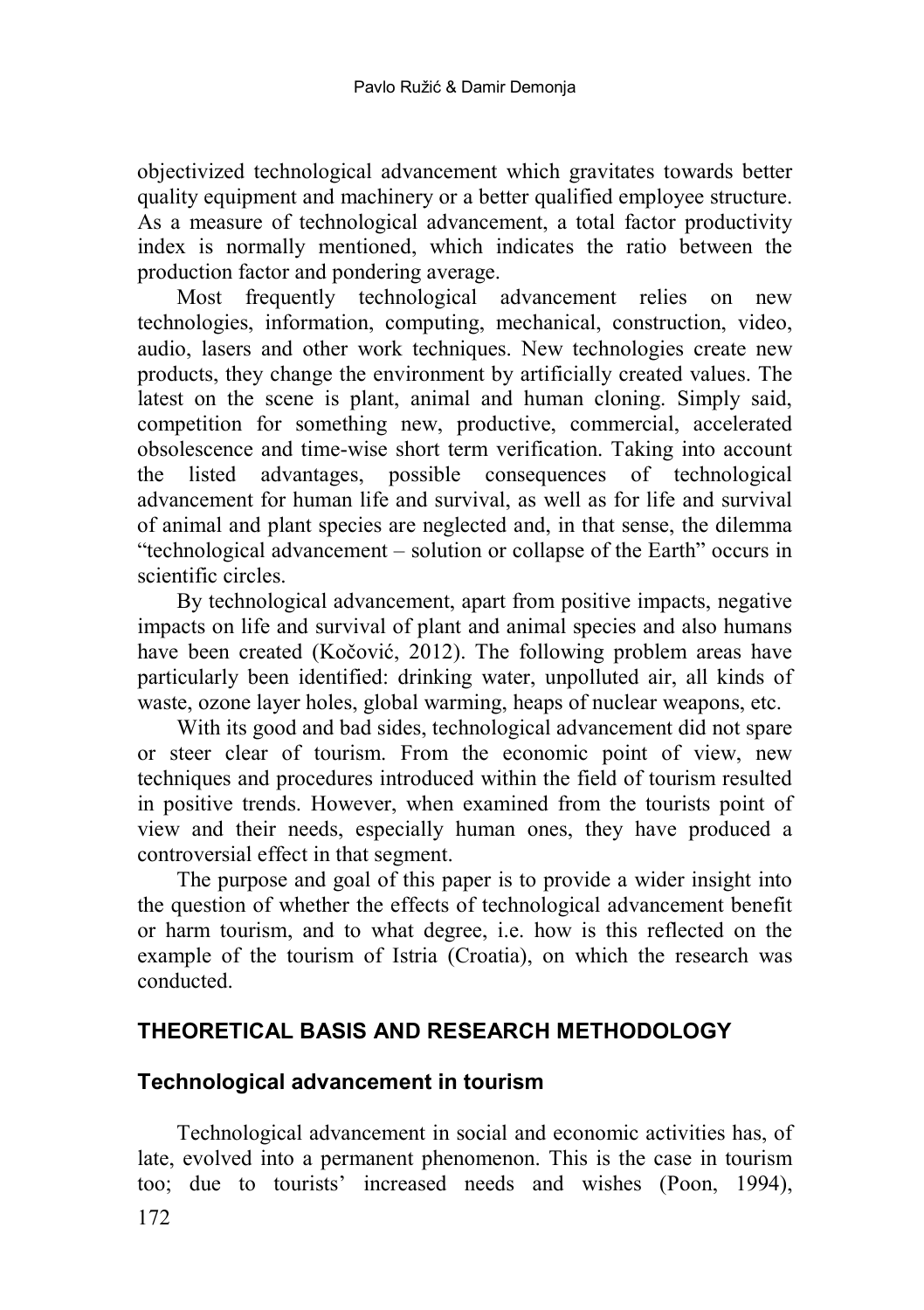technological advancement frequently occurs (Stipanuk, 1993). First of all, the technological advancement in tourism spread to the business activities of kitchens and restaurants, reception, followed by room equipping, integration of additional features into accommodation facilities (swimming pools, wellness centers, etc.), and in camp sites land subdivision is being carried out.

Reception business is computerized. By means of computers, records are kept, reservations made, etc. (Lituchy and Rail, 2000). In this way, time is saved and records are of a better quality. Information technologies are also being introduced for business monitoring (Buhalis, 1998; O'Connor and Murphy, 2004; Buhalis and O'Connor, 2005; Chathoth, 2007; Buhalis & Zoge, 2007; Buhalis and Law, 2008), improvement of organization (Wang and Qualls, 2007), and process and destination management (Law et al., 2010).

Equally, technological advancement is also evident in hotel restaurants by introduction of the so-called Swedish smorgasbord table, on which food selection is displayed in the central position in a restaurant, with tourists helping themselves to it. With such a style of service, there is no waiting, food preserves the required properties, appearance and corresponding temperature, which, in the classic manner of service in hotel restaurants, was a special problem, often inviting criticism. With such a way of food service, large savings have been achieved concerning staff, however, an opposite effect can also be noticed; food and drink service has turned into self-service and the guest has been deprived of the hosts' attention.

From the achievement of maximum cost-effectiveness and production rationalization point of view, technological advancement "a lot is ruthlessly stereotyped and simplified" (Muljević, 2006).

Other researchers also talk about the uncertainty of the technological advancement effects on human society, drawing attention to its influence on the tourist environment, threatening tourism survival and development in a specific area or destination (Sabban, 2013; Jakić et al., 2012). This postulate can be supported by numerous cases, of which some are listed below:

Emergence of ozone holes and harmful cancer genic radiation, created as a technological advancement by-product. These occurrences have changed the tourists' habits. Until 30 years ago, tourists loved sunbathing, staying on the beach, a suntanned look and dark skin color. Nowadays, they stay in the shade more and keep away from the sun.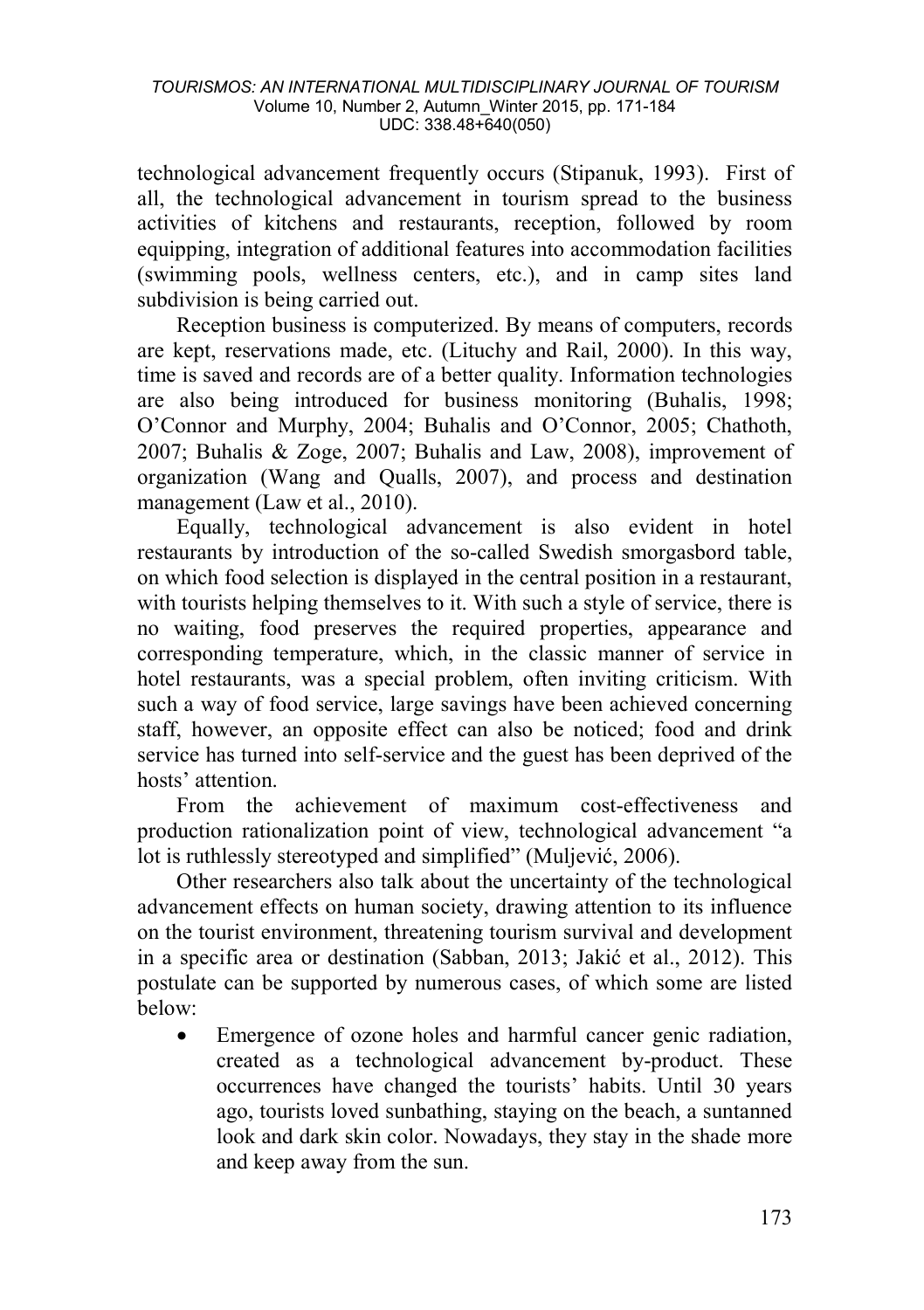- Productions which release harmful waste waters or gases are particularly dangerous for tourism, as well as nuclear power productions and similar. Tourist destinations situated in the vicinity of such plants (nuclear power stations, plants for production of uranium, etc.), are no perspective for tourism. Tourists bypass such destinations and, when an incident occurs, such as Chernobyl or recent leakage of uranium from a power station in Japan, tourist destinations located nearby overnight lose in importance.
- Apart from the aforementioned, waste, which is, on a daily basis, released in the form of waste waters, waste gases or are accumulated in waste tips by settlements, made of various, organic and non-organic, degradable or non-degradable, very harmful and less harmful waste, also endanger tourism. This byproduct of an aggressive technological advancement affects the development and threatens the survival of tourism in the destinations which do not ensure suitable solutions.

## **RESEARCH METHODOLOGY**

The research in this paper is based on primary and secondary sources, as well as on the approach based on attitudes of domestic and foreign researchers. Since the fundamental goal in the paper is detection of specificities of the Istria tourism development in the context of the technological advancement, the starting point in the paper is founded on technical and technological achievements and their acceptance in tourism in the last 60 years.

Theme of this paper was not researched/developed for the territory of Istria, as well as in Croatia, and this paper should be seen as a contribution for systematic research of the subject theme in Croatian scientific literature. That was the reason why research in this paper is based on small amount of available literature by rare domestic and foreign researchers/authors, who were working on the problem areas of technological advancement in tourism, statistical data on tourist trends and tourist capacity growth, as well as on interviewing tourist workers who, in the last and this century, participated in the development of tourism in Istria. This is how the picture of tourism in Istria in the past and today was formed in the context of technological advancement, which provides the answers to the following questions:

• What was Istria tourism in the past like?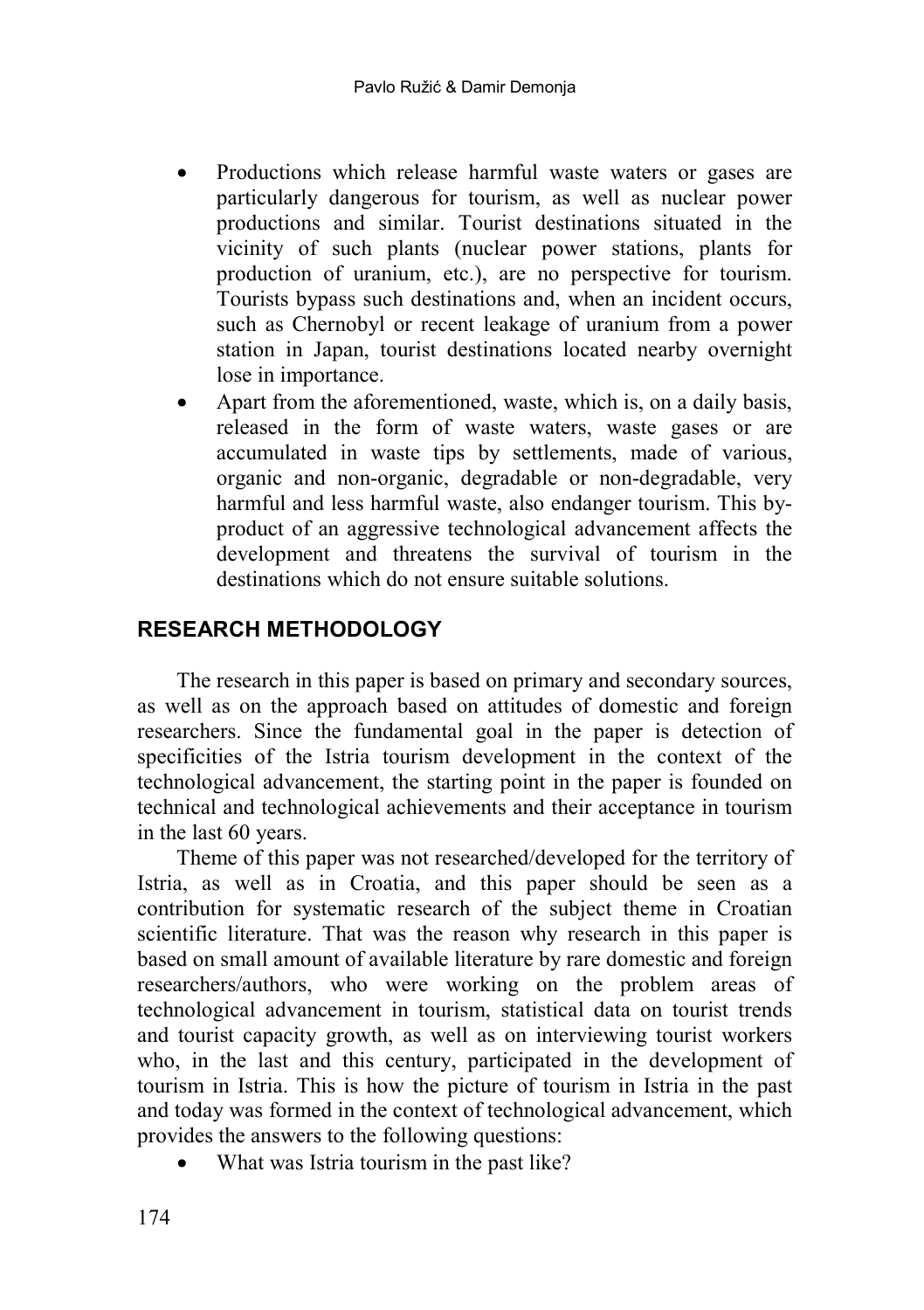- What was the application of new techniques and technologies in equipment of tourist facilities like?
- In what segments was the technological advancement most pronounced in the Istria tourism development?
- Apart from desirable, has technological advancement also produced some undesirable effects in the tourism of Istria?
- What is the tourism of Istria like today? Fundamental research goals in the paper are:
- deepen the knowledge about how much and to what degree technological advancement is useful or harmful to tourism,
- determine reflections of technological advancement on the example of tourism of Istria, and
- within that context, determine its appearance in the past and today.

According to the listed goals, a hypothesis is set, by which it is stated that technological advancement transforms tourism with good, but possibly also undesirable consequences. Proving of the set hypothesis is conducted on the example of tourism of Istria.

# **RESEARCH RESULTS**

## *Tourism development of Istria related with technological advancement*

After World War II, tourism in Istria was found to be in a very poor condition. All the facilities for receipt of tourists, i.e. hotels and restaurants, were mainly damaged from the war devastation and what little was left intact, technologically speaking, was furnished using elementary equipment for provision of the most basic accommodation and food services to tourists. By the year 1960, damage from the war was recovered and tourism development commenced in Istria, which, from the technological aspect, can be considered in three phases.

## *First phase*

The phase of tourism development in Istria, which started in 1960, lasted until 1980, and was marked by intensive development of capacities for tourist accommodation, provision of food service and entertainment.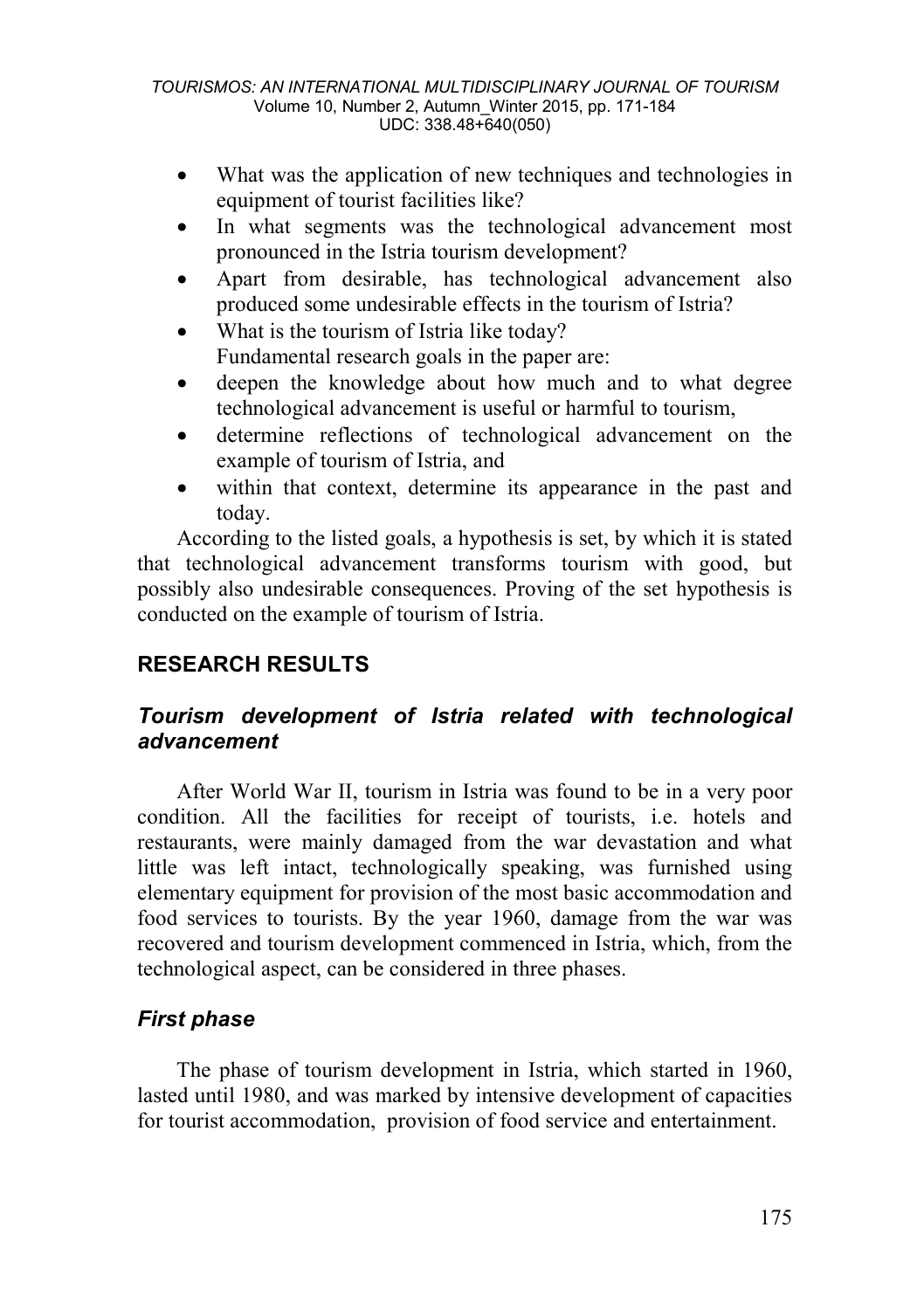| Year | Total      | Pitches in Moorings Rural |         |         | Maritime |                                                       | Rural tourism |          | Total |            |
|------|------------|---------------------------|---------|---------|----------|-------------------------------------------------------|---------------|----------|-------|------------|
|      |            | accomm. campsites         | in      | tourism | tourism  |                                                       |               |          |       |            |
|      | capacities |                           | marinas |         |          | beds VisitsOvernightsVisitsOvernightsVisitsOvernights |               |          |       |            |
|      |            |                           |         |         | 1n       | $\sin 000$                                            | 1n            | in $000$ | 1n    | $\sin 000$ |
|      |            |                           |         |         | 000      |                                                       | 000           |          | 000   |            |
| 1960 | 38,600     | 19,428                    |         |         | 397      | 3.497                                                 |               |          | 397   | 3,497      |
| 1970 | 111,400    | 46.120                    |         |         | 744      | 6,556                                                 |               |          | 744   | 6,556      |
| 1980 | 198,300    | 102.332                   |         |         | 1,708    | 16.237                                                |               |          | 1,708 | 16,237     |

**Table 1.** Development of facilities and capacities in the tourism of Istria between 1960 and 1980

*Source: Rijeka Municipal Community Statistical Almanac, 1986: 82-87.*

This development was accompanied by an elementary level of technical and technological equipment and its basic goal was to construct as many as possible facilities and capacities for tourist accommodation, provision of food service and, partly, entertainment. The situation was the same with the complementary accommodation in campsites, which were equipped with sanitary points and shops with basic provisions. The fundamental characteristic of this phase is construction of large accommodation facilities of between 400 and 1,500 beds of elementary technical and technological equipment.

### *Second phase*

The phase between the years 1980 and 1990 is known for implementation of new technical and technological achievements into the facilities for tourist accommodation and boarding, directed towards improvements in business conduct and satisfaction of ever increasing tourist demands and needs (Garver, 2002; Magnini et al., 2003; Koutroumanis, 2011).

**Table 2.** Development of facilities and capacities in the tourism of Istria between 1980 and 1990

| Year |              | Total Pitches in Moorings Rural |         |         | Maritime |            | Rural tourism |                                                       | Total |            |
|------|--------------|---------------------------------|---------|---------|----------|------------|---------------|-------------------------------------------------------|-------|------------|
|      |              | accomm. campsites               | in      | tourism | tourism  |            |               |                                                       |       |            |
|      | capacities   |                                 | marinas |         |          |            |               | beds VisitsOvernightsVisitsOvernightsVisitsOvernights |       |            |
|      |              |                                 |         |         | 1n       | $\sin 000$ | 1n            | in $000$                                              | 1n    | $\sin 000$ |
|      |              |                                 |         |         | 000      |            | 000           |                                                       | 000   |            |
|      | 1980 198,300 | 102.332                         |         |         | 1.708    | 16.237     |               |                                                       | 1,708 | 16,237     |
|      | 1990 245,815 | 126,420                         | 4,030   |         | 2,094    | 17.467     |               |                                                       | 2.094 | 17,467     |

*Source: Ivošević, 1995: 75.*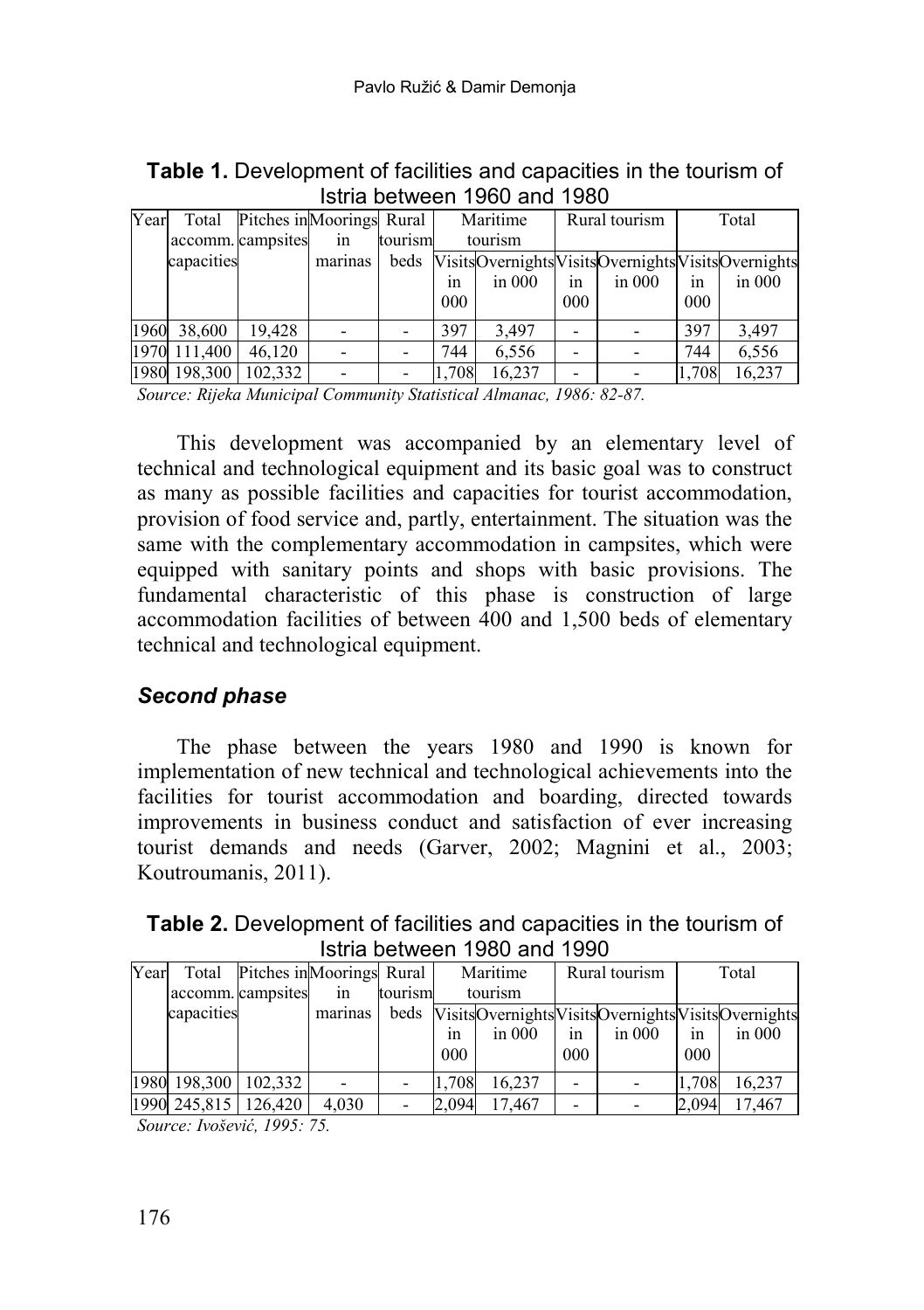In this phase innovations are introduced into accommodation facilities, especially into the sector of food and drink service to tourists, abandoning the old method of table service and transfer to the Swedish smorgasbord table, on which dishes are displayed and guests help themselves to it. Equally, in this development phase, increased attention is paid to tourists, their needs for entertainment, sport and recreation, equipping hotels with additional facilities. In this phase, apart from hotels, sports centers with terrains for different sports are built, tennis being especially popular, as well as entertainment and animation centers, etc. Equally, in this phase the first marinas for nautical tourism are built and, in campsites, the land sub-division process is carried out and additional facilities for sport and entertainment for tourists are constructed.

### *Third phase*

This phase begins in 1990 and is still in progress to date. In this phase numerous technical and technological achievements have been introduced, with which an attempt is made to raise the quality of accommodation and service of food and drinks (Lee et al., 2003). Equally, the tendency is to perfect business conduct and management, introducing into business modern information technology systems for process monitoring and management in accommodation units and destination (Piccoli, 2008). In this phase, hotels are being refurbished by joining of two rooms into one, with full equipment (air conditioning, television, video, etc.). Hotels are being fitted with swimming pools, wellness facilities, etc., in order to satisfy tourists' every wish and need.

| Istria from 1990 to 2010 |                           |  |  |            |                                    |               |       |  |
|--------------------------|---------------------------|--|--|------------|------------------------------------|---------------|-------|--|
| ear.                     | Total                     |  |  |            | Pitches in Moorings Rural Maritime | Rural tourism | Total |  |
|                          | accommodationcampeites in |  |  | $t$ ourism | tourism                            |               |       |  |

| Table 3. Development of facilities and capacities in the tourism of |
|---------------------------------------------------------------------|
| <b>Istria from 1990 to 2010</b>                                     |

| Year | Total                  | Pitches in Moorings Rural |                     |             |       | Maritime   |     | Rural tourism |       | Total                                            |
|------|------------------------|---------------------------|---------------------|-------------|-------|------------|-----|---------------|-------|--------------------------------------------------|
|      | accommodationcampsites |                           | in                  | tourism     |       | tourism    |     |               |       |                                                  |
|      | capacities             |                           | marinas             | beds        |       |            |     |               |       | VisitsOvernightsVisitsOvernightsVisitsOvernights |
|      |                        |                           |                     |             | 1n    | $\sin 000$ | 1n  | in $000$      | 1n    | $\sin 000$                                       |
|      |                        |                           |                     |             | 000   |            | 000 |               | 000   |                                                  |
| 1990 | 245,815                | 126.420                   | 4.030               |             | 2.094 | 17.467     |     |               | 2.094 | 17.467                                           |
| 2000 | 217.924                | 106,067                   | 11.000              | 2.920 2.080 |       | 14.284     |     |               | 2.080 | 14.284                                           |
| 2010 | 230,122                | 113,525                   | 16,606 27,510 2,514 |             |       | 17.363     | 223 | 1.678         | 2.737 | 19.041                                           |

*Source: County of Istria, Administrative Department for Tourism (data provided by authors personal correspondences/contacts with County of Istria)* 

Also in campsites, apart from land sub-division, new accommodation forms are being introduced (mobile homes); campsites are being equipped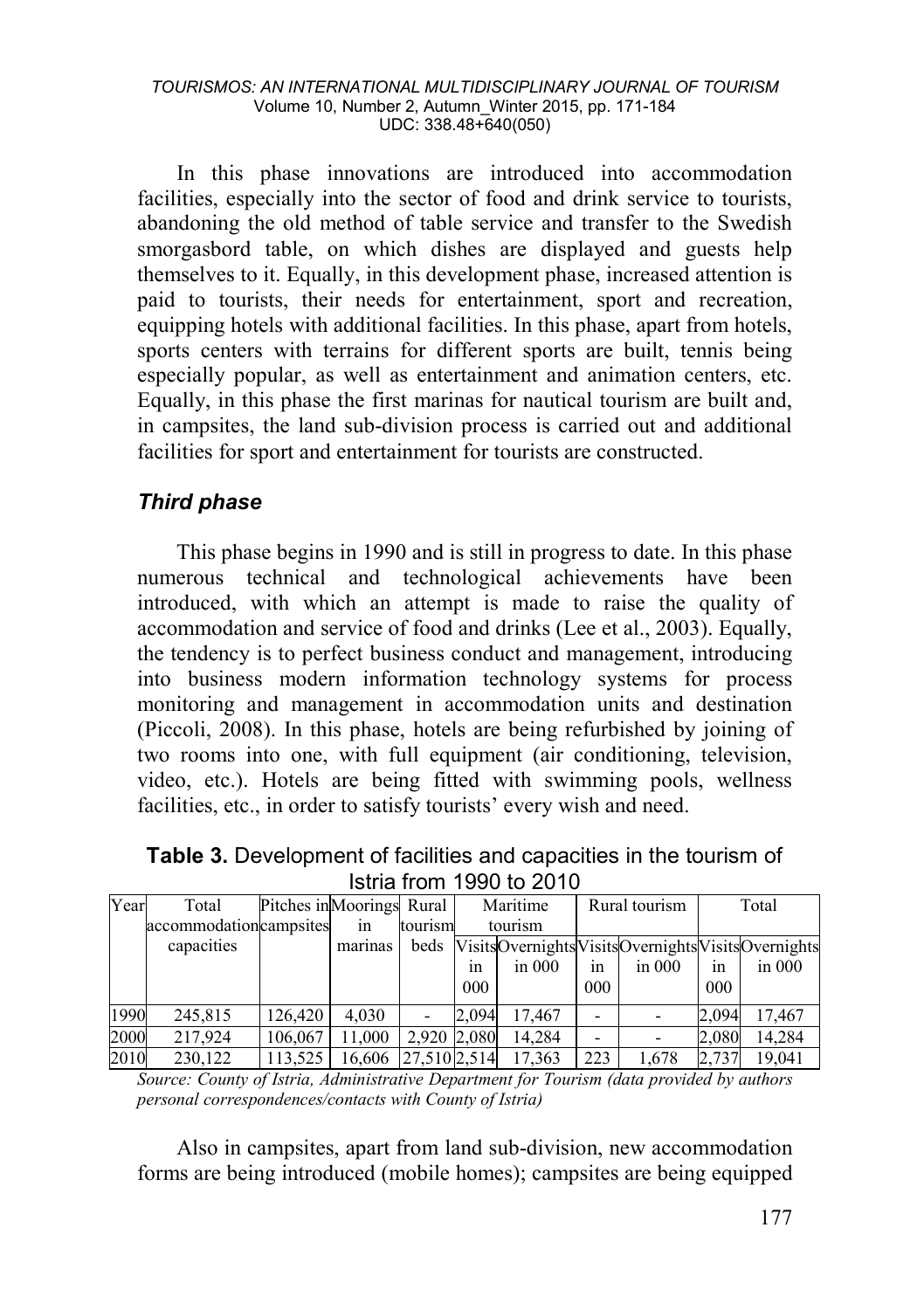with swimming pools and other facilities for maximal fulfillment of tourists' wishes and needs. Tourism is being developed not only along the coastline, but also in rural areas. Small accommodation facilities are becoming increasingly popular and can be noticed in the structure of accommodation facilities.

## **Achievements and consequences of technological advancement in the tourism of Istria**

Development of tourism of Istria from 1960 to date is accompanied by achievements and undesirable consequences. Consequences and achievements of Istria tourism development in the context of technological advancement are present in all the phases, which are as follows, listed in Table 4.

In the first phase, in which it was insisted upon a high growth in tourist receipt facilities (hotels, campsites) and a large increase in the number of visitors, the problem of disharmony occurred in capacity increase in accommodation facilities and the number of visitors in comparison to the infrastructural growth (water and electricity supplies, telephones, construction of communal and other plants for drainage and filtering of waste waters, traffic infrastructure construction, etc.). The said disharmony caused, in the peak of the season, unpleasant shortages of water and electricity, road traffic congestion, shortage of some items in shops and shortages of petrol at petrol stations.

Furthermore, a big problem of Istria tourism development in almost all phases was insufficient staff profiles. Intensive tourism development required a large number of professional and educated staff. In the 1950's, there were too few highly educated staff in the whole Istria region. This was also the case with qualified staff and staff with completed secondary education. There was also a shortage of staff with lower education and unqualified staff for cleaning and room making, and cleaning of other hotel areas, ancillary staff in the kitchens, etc. As it was not possible to find the necessary staff in Istria itself during the tourist season, staff were recruited from other parts of Croatia and former Yugoslavia. With such staff structure, it was hard to monitor intensive development and achieve good business results, as they had specific cultural backgrounds and habits; they had to be trained and educated very quickly for jobs in tourism.

Additionally, due to great demand by guests who wanted to spend their holiday in Istria and regular lateness in construction and opening of new facilities, capacity overbooking would occur every year, which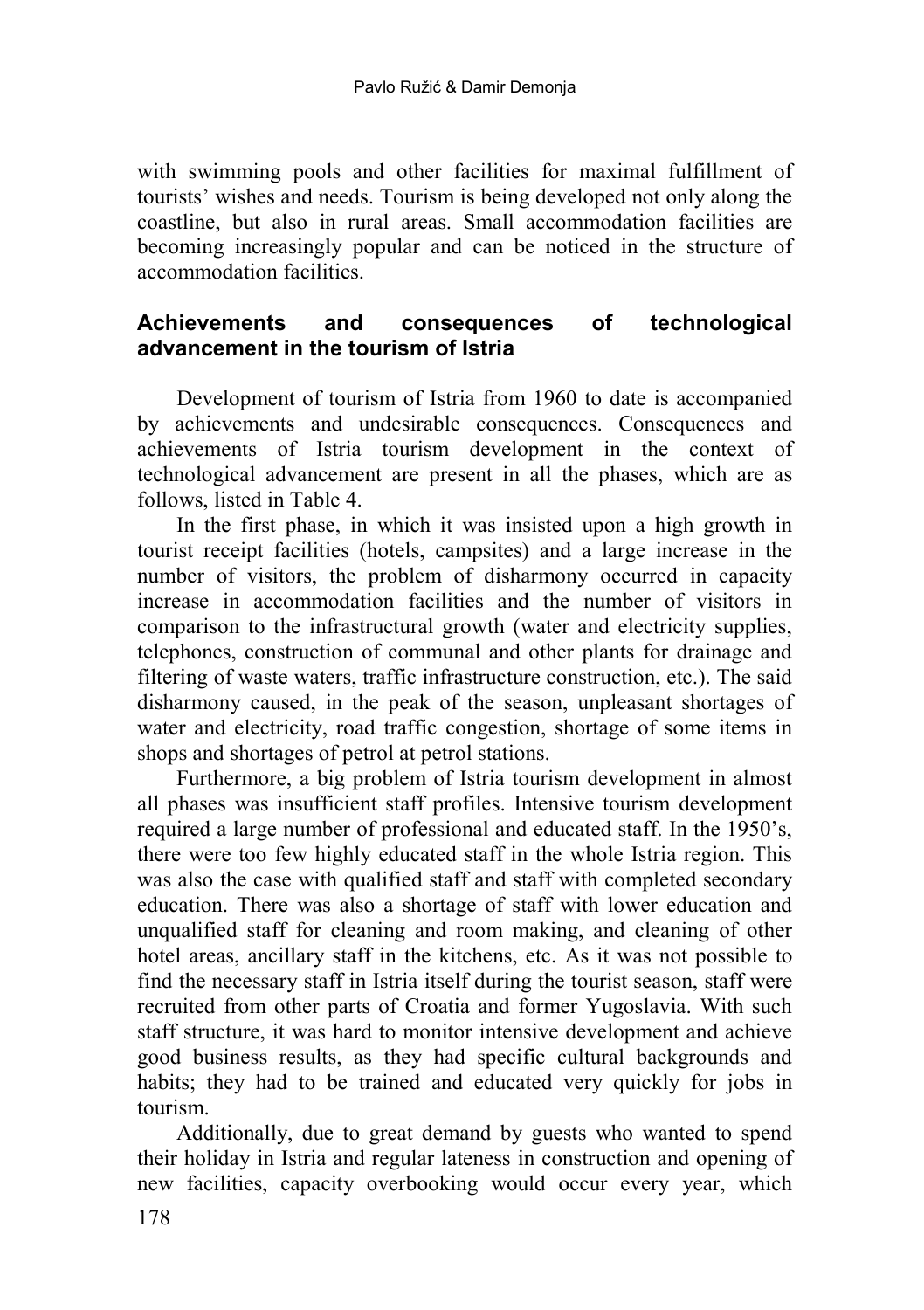would cause big problems with accommodation of all the tourists who arrived. Many tourists would arrive on holiday in Istria, without even seeing the hotel they had booked, as it was not ready for opening in time.

| <b>Achievements</b>                  | Consequences                                                      |
|--------------------------------------|-------------------------------------------------------------------|
| Construction of a large number of    | Disharmony in development of                                      |
| accommodation facilities and         | accommodation capacities and                                      |
| capacities.                          | infrastructure with consequences of                               |
|                                      | shortage of water and electricity                                 |
| Enrichment of tourist offer by new   | and road traffic congestion.                                      |
| facilities.                          |                                                                   |
| Satisfaction of tourists' wishes and | Lateness in making operational                                    |
| needs.                               | newly-built accommodation<br>facilities with a consequence of not |
|                                      | being able to accommodate arriving                                |
| Employment and possibility of        | tourists.                                                         |
| income.                              |                                                                   |
|                                      | Disharmony in development of                                      |
| Increase in business conduct,        | accommodation facilities as                                       |
| quality and implementation and       | opposed to the facilities outside                                 |
| perfection of process and            | hotel boarding with consequences                                  |
| destination management.              | of queuing in sport centers, non-                                 |
|                                      | hotel restaurants, crowded shops,                                 |
|                                      | road traffic congestion, etc.                                     |
|                                      |                                                                   |
|                                      | Fast accommodation facility                                       |
|                                      | development was accompanied by<br>a constant lack of staff of all |
|                                      | profiles.                                                         |
|                                      |                                                                   |
|                                      | Developmental orientation to                                      |
|                                      | maritime tourism has as a                                         |
|                                      | consequence neglect of tourism                                    |
|                                      | development in rural areas.                                       |

#### **Table 4.** Achievements and consequences of technological advancement in the tourism of Istria

*Source: Processed by authors* 

Hotel appearance and equipment is yet another issue. That issue, construction of large hotels with small rooms, equipped only with essential furnishings, i.e. bed and wardrobe, prevails. Equally,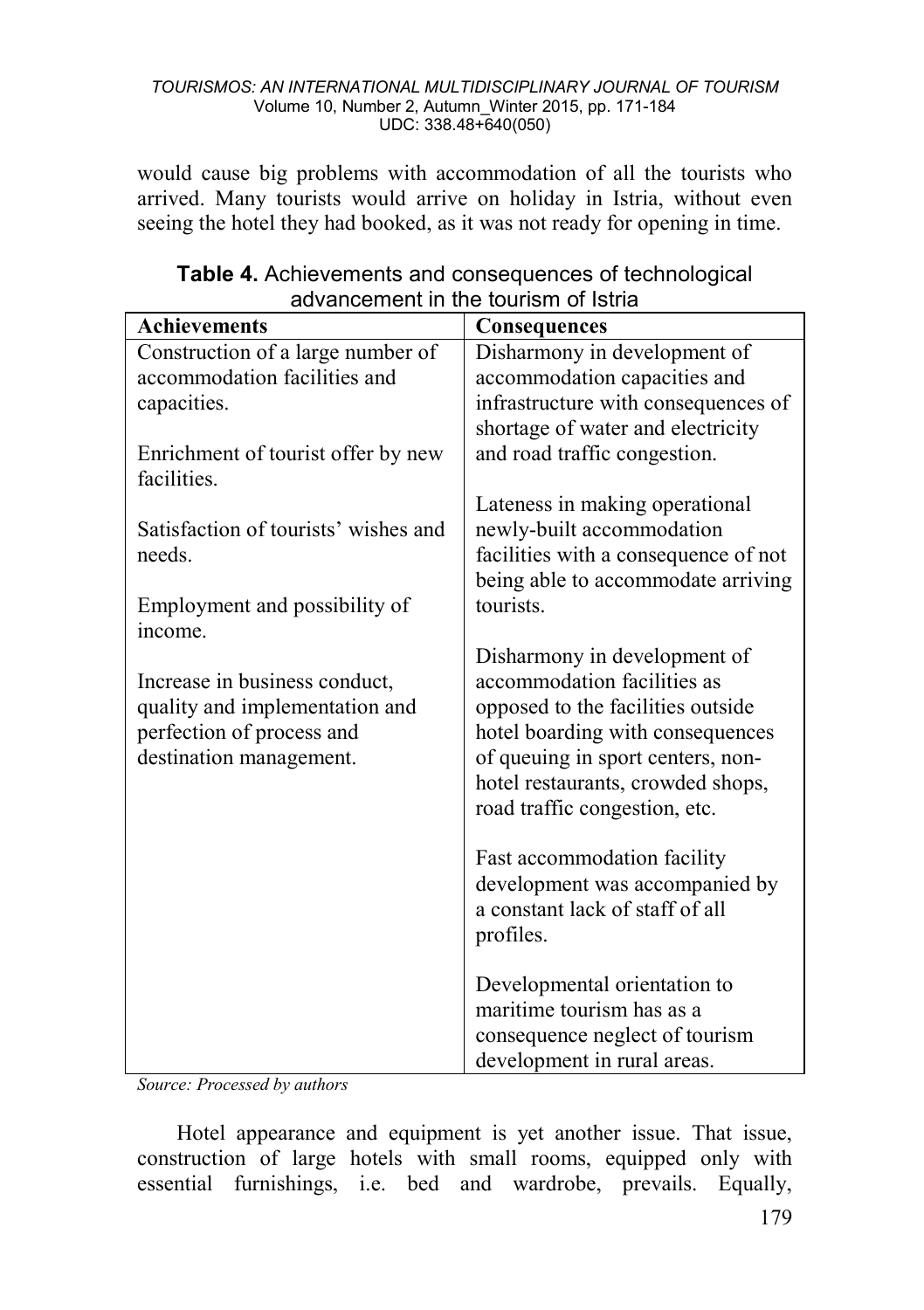development of other forms of tourist offer was neglected: restaurants for non-hotel boarding service of food and drinks, facilities of entertainment, sport and recreation. There were very few aforementioned non-hotel facilities in comparison with the number of tourists stationed in Istria, and tourists were often forced to wait for a chair or a table to be vacated in a restaurant, they had to queue for sports equipment hire, or for sports terrains.

Tourism development in rural areas of Istria was neglected. Until the 1990's, tourist offer in rural areas was very modest and the only facilities where something was happening and visits were possible, were situated in the village of Krculi near Žminj, and in small town Motovun.

### **Characteristics of Istria tourism in the past and today**

The motives for tourist arrival in Istria used to be the sun, the sea and gastronomy. Nowadays, the sun, the sea and gastronomy are not as important as before, as the number of motives has considerably expanded, namely to entertainment, sport, recreation, experiences, etc. Above all, offer quality is insisted upon, whereas, in the past, it was the quantity.

In the tourist structure, Germans, Austrians, Italians and Dutch were in the first place in the past, while the tourists from the then Eastern bloc countries (Czech Republic, Slovakia, Hungary, Russia) were very poorly represented. Today, there are more tourists from those countries, not in the first place, but they are represented in the structure more than ever.

The basic goal of tourism politics used to be realization of a large number of visitors and overnights. Today, the emphasis is on an increased expenditure per tourist per day and numerous offer contents are being included, of which some were unheard earlier. Before, tourist offer used to be very modest and was reduced to the services of accommodation, food and entertainment. Today, that offer is much broader for the tourists, it is versatile and constant attention has been paid to the increase of its quality and all efforts are made to satisfy tourists' every wish and need. In the past, less demanding tourist wishes are today very demanding, especially regarding the quality and level of service prices.

As opposed to the past, nowadays the situation with staff is excellent. Today, selection and testing is carried out in employing educated staff. Previously, employment of educated staff was conducted without testing and they were immediately granted large benefits (salary, accommodation, position, etc.).

Today, the accompanying infrastructure (water, drainage, electricity, telecommunications, and roads) is satisfactory in comparison to the past.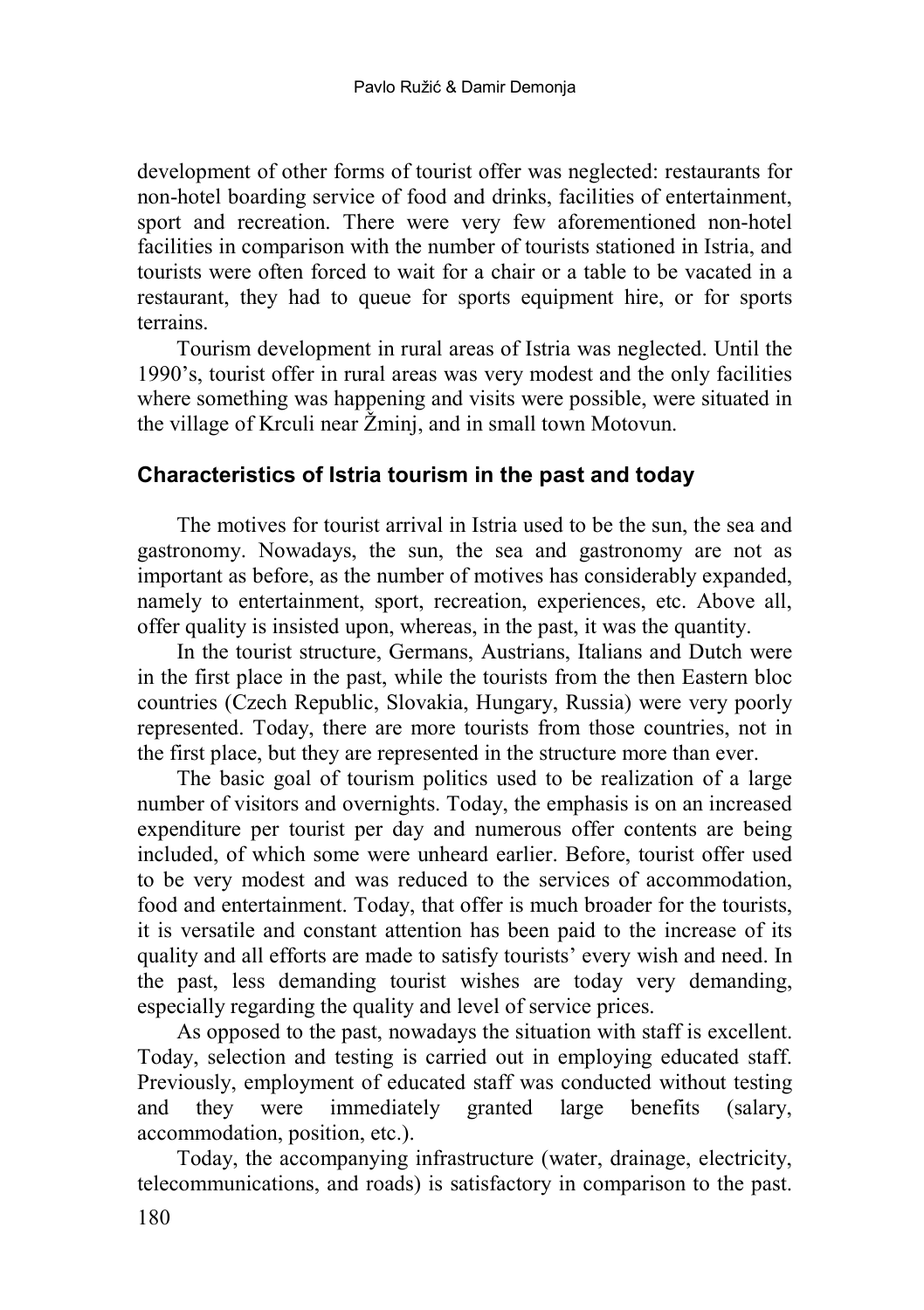Infrastructure is harmonized and follows tourism development. Today, the shortages of the past are unthinkable.

Previously, prospects for employment and earnings in tourism were better. Employees in tourism used to receive their salaries for regular working hours. At the end of the year, they would receive a "bonus", three to four whole salaries as reward for achievement of company's good business results. During the winter months, employees would receive their salaries from reallocation of overtime working hours.

In the past, tourism development was accompanied by great optimism and enthusiasm of employees and the population of Istria. Guests were shown hospitality and respect. In tourism, people used to work with pride, with a lot of sacrifice and great willingness. Today, it is less so.

## **CONCLUSION REMARKS**

From the discussion on the topic of technological advancement and tourism, threats which endanger tourism have been noticed. By technological advancement, together with a positive impact, an opposite impact has also been achieved in tourism, whereby that lively and pleasant atmosphere has vanished in tourist facilities, when guests, upon check-in at reception, were welcomed with a smile and, during their entire stay, were shown their hosts' undivided attention. By introduction of technical advancements, there is much less of that. Equally, threats from technological advancement are noticeable also in the tourism environment. Those threats emanate from industrial plants and can endanger survival or inhibit further tourism development in the destination.

In Istria, tourism development in the context of technological advancement went through three phases.

The first phase was characterized by the development at elementary level of technical and technological equipment, i.e. only with essential equipment for receipt of as large as possible a number of tourists.

In the second phase, a higher level of technical and technological equipment was introduced, by which attempts were made to improve business conduct in tourism and to satisfy ever increasing and complex tourists' demands and needs. Swedish smorgasbord tables were introduced in tourist service, sports centers with terrains for different sports were being built and tennis is particularly popular. In this phase, the first marinas for nautical tourism also were constructed and, in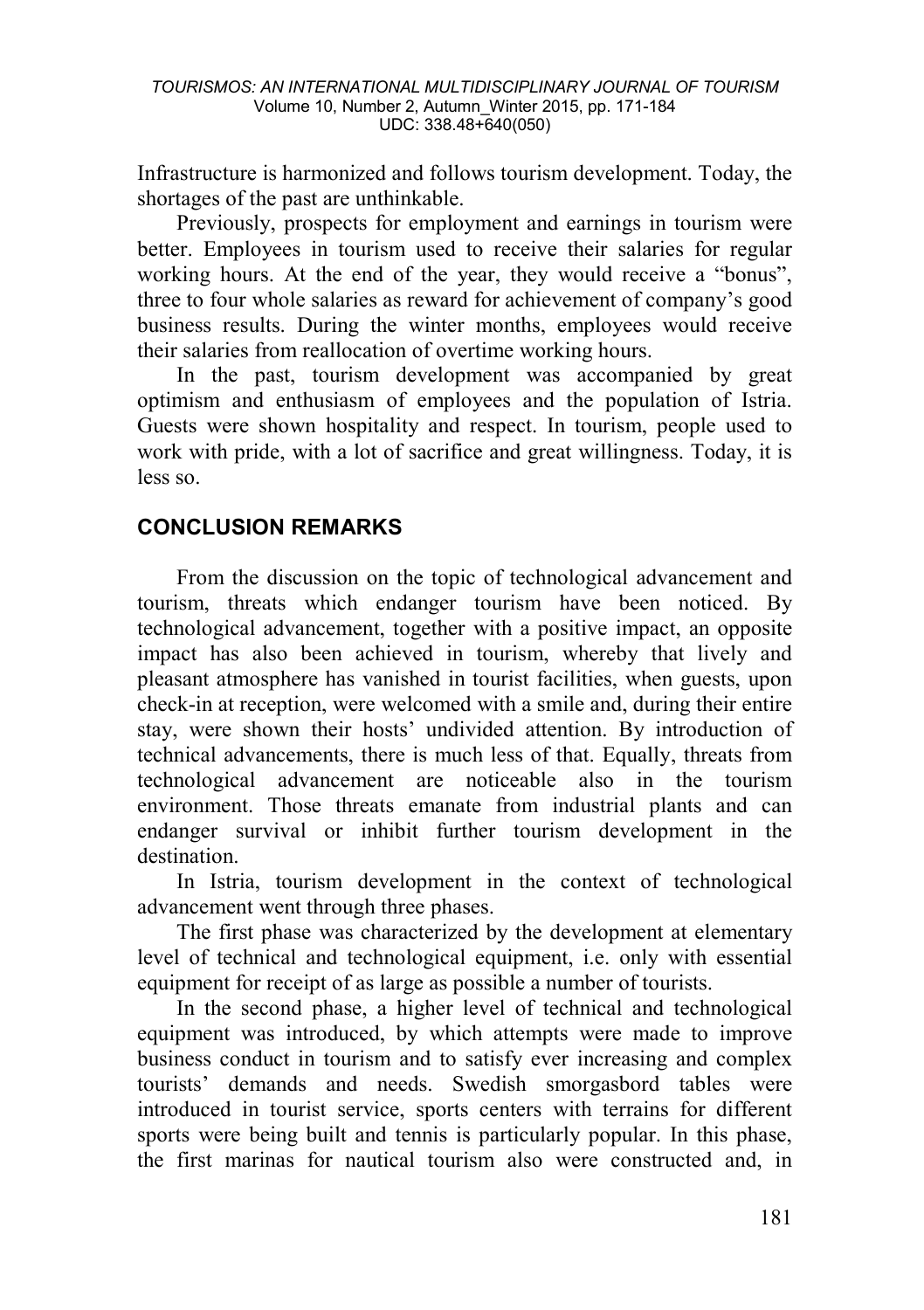campsites, land sub-division was carried out and additional facilities for tourist entertainment, sport and recreation were built.

In the third phase, numerous technical and technological achievements are being introduced, by which efforts are being made to raise the level of service quality, perfect business conduct and management, introducing into business modern information technology systems for process monitoring and management. Hotels are being refurbished by joining of two rooms into one, with full equipment (air conditioning, television, video, etc.). Hotels are being fitted with swimming pools and wellness facilities. In campsites, apart from land subdivision, new accommodation forms are being introduced (mobile homes). Campsites are being equipped with swimming pools and other facilities. Tourism is being developed not only along the coastline, but also in rural areas. Small accommodation facilities are becoming increasingly popular.

Technological advancement created a large step forward in the tourism of Istria; tourism at the elementary level of technical and technological equipment from before has been transformed into a modern one, with a high level of quality and business conduct, not only in the maritime, but also in the rural field.

#### **REFERENCES**

- Buhalis, D. (1998). Strategic use of information technologies in the tourism industry. *Tourism Management*, Vol.19, No.5, pp. 409-421.
- Buhalis, D. & O'Connor, P. (2005). Information communication technology Revolutionizing tourism. *Tourism Recreation Research*, Vol.30, No.3, pp. 7-16.
- Buhalis, D. & Law, R. (2008). Progress in information technology and tourism management: Twenty years on and 10 years after the internet. The state of eTourism research. *Tourism Management*, Vol.29, No.4, pp. 609-623
- Buhalis, D. & Zoge, M. (2007). The Strategic Impact of the Internet on the Tourism Industry. In M. Sigala, L. Mich, J. Murphy (Eds.) *Information and Communication Technologies in Tourism*, Wien: Springer-Verlag, pp. 481-492.
- Chathoth, P. K. (2007). The impact of information technology on hotel operations, service management and transaction costs: A conceptual framework for full-service hotel firms. *International Journal of Hospitality Management*, Vol.26, No.2, pp. 395-408.
- Garver, M. (2002). Using Data Mining for Customer Satisfaction Research. *Marketing Research*, Vol.14, No.1, pp. 8-13.
- Ivošević, D. (1995). *Nautical Tourism in Croatia*. Pula: private edition.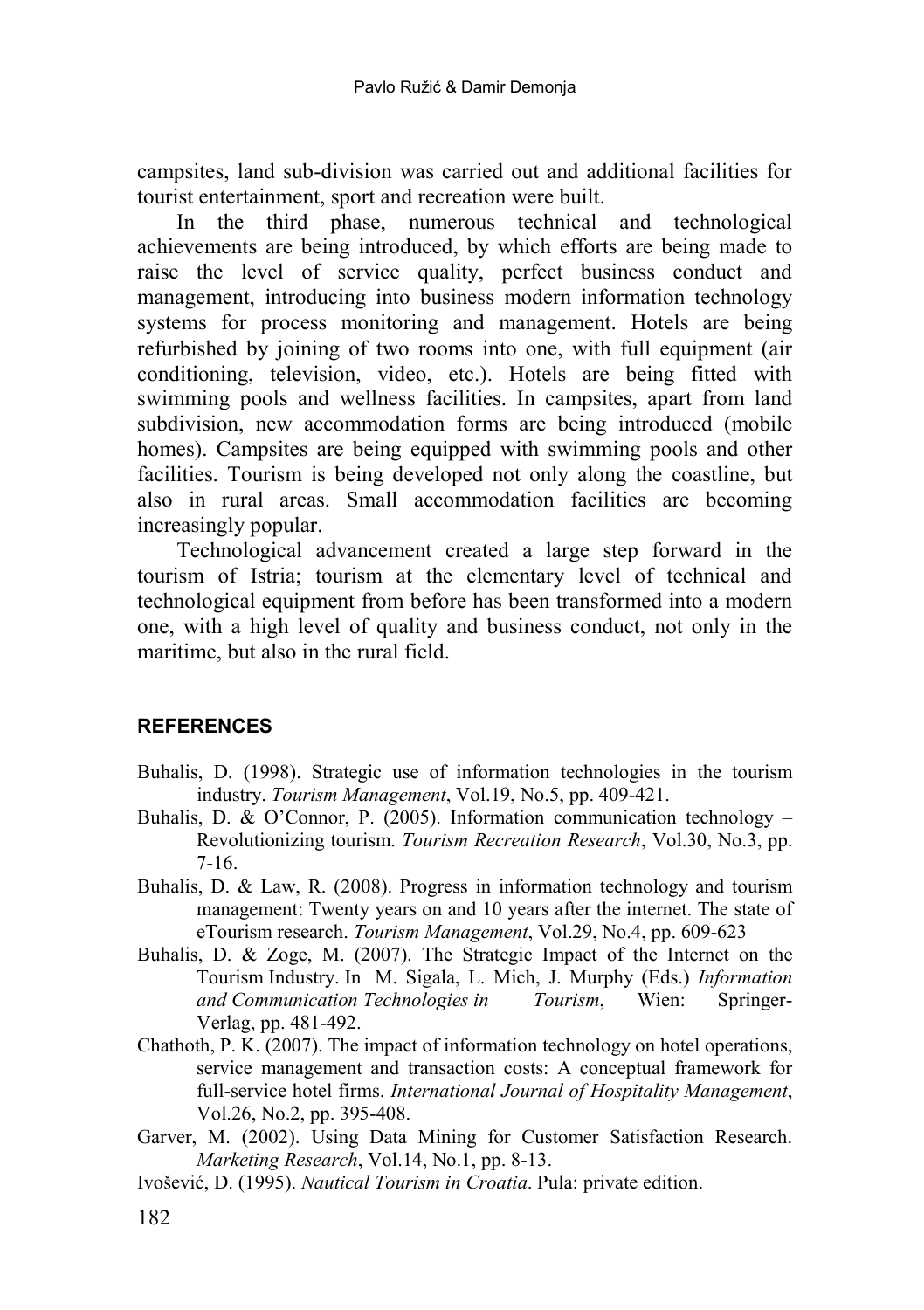- Jakić, M., Sokolić, F. & Poljak, D. (2012). Scientific and technological development and the problem of truth. *Philosophical Research*, Vol.32, No.3-4, pp. 427-442.
- Kočović, D. (2012). Technological progress, social issues and moral crisis. *Media, Culture and Public Relations*, Vol.3, No.1, pp. 13-22.
- Koutroumanis, D.A. (2011). Technology's Effect on Hotels and Restaurants: Building a Strategic Competitive Advantage. *Journal of Applied Business and Economics*, Vol.12, No.1, pp. 72-80.
- Law, R., Qi, S. & Buhalis, D. (2010). Progress in tourism management: A review of website evaluation in tourism research. *Tourism Management*, Vol. 31, No. 3, pp. 297-313.
- Lee S.C., Barker, S. & Kandampully, J. (2003). Technology, service quality, and customer loyalty in hotels: Australian managerial perspectives. *Managing Service Quality*, Vol.13, No.5, pp. 423-432.
- Lituchy, T. R. and Rail, A. (2000). Bed and Breakfasts, Small Inns, and the Internet: The Impact of Technology on the Globalization of Small Business. *Journal of International Marketing*, Vol. 8, No. 2, pp. 86-97.
- Magnini, V., Honeycutt, E. and Hodge, K. (2003). Data mining for hotel firms: A synthesis of more than two decades of research. *Academy of Management Journal*, Vol. 37, No. 6, pp. 1649-1665.
- Muljević, V. (2006). Ethics and aesthetics of the future. *Croatian Review*, No. 4, pp. 1-8.
- O'Connor, P. & Murphy, J. (2004). Research on information technology in the hospitality industry. *International Journal of Hospitality Management*, Vol.23, No.5, pp. 473-484.
- Piccoli, G. (2008). Information Technology in Hotel Management: A Framework for Evaluating the Sustainability of IT-Dependent Competitive Advantage. *Cornell Hospitality Quarterly*, Vol.49, No.3, pp. 282-296.
- Poon, A. (1994). The "New Tourism" Revolution. *Tourism Management*, Vol.15, No.2, pp. 91-102.
- Rijeka Municipal Community Statistical Almanac. (1986).
- Sabban, M. (2013). *Report on sustainable tourism in the Mediterranean*. 4<sup>th</sup> meeting of ARLEM's Commission for sustainable development (SUDEV) on January 16 and adopted during the  $4<sup>th</sup>$  ARLEM plenary session on February 18 in Brussels, Belgium, 1-14.
- Stipanuk, D. M. (1993). Tourism and Technology: Interactions and Implications. *Tourism Management*, Vol.14, No.4, pp. 267-278.
- Wang, Y. & Qualls, W. (2007). Towards a theoretical model of technology adoption in hospitality organizations. *International Journal of Hospitality Management*, Vol.26, No.3, pp. 560-573.

*SUBMITTED: OCT 2014 REVISION SUBMITTED: FEB 2015 ACCEPTED: MAR 2015*